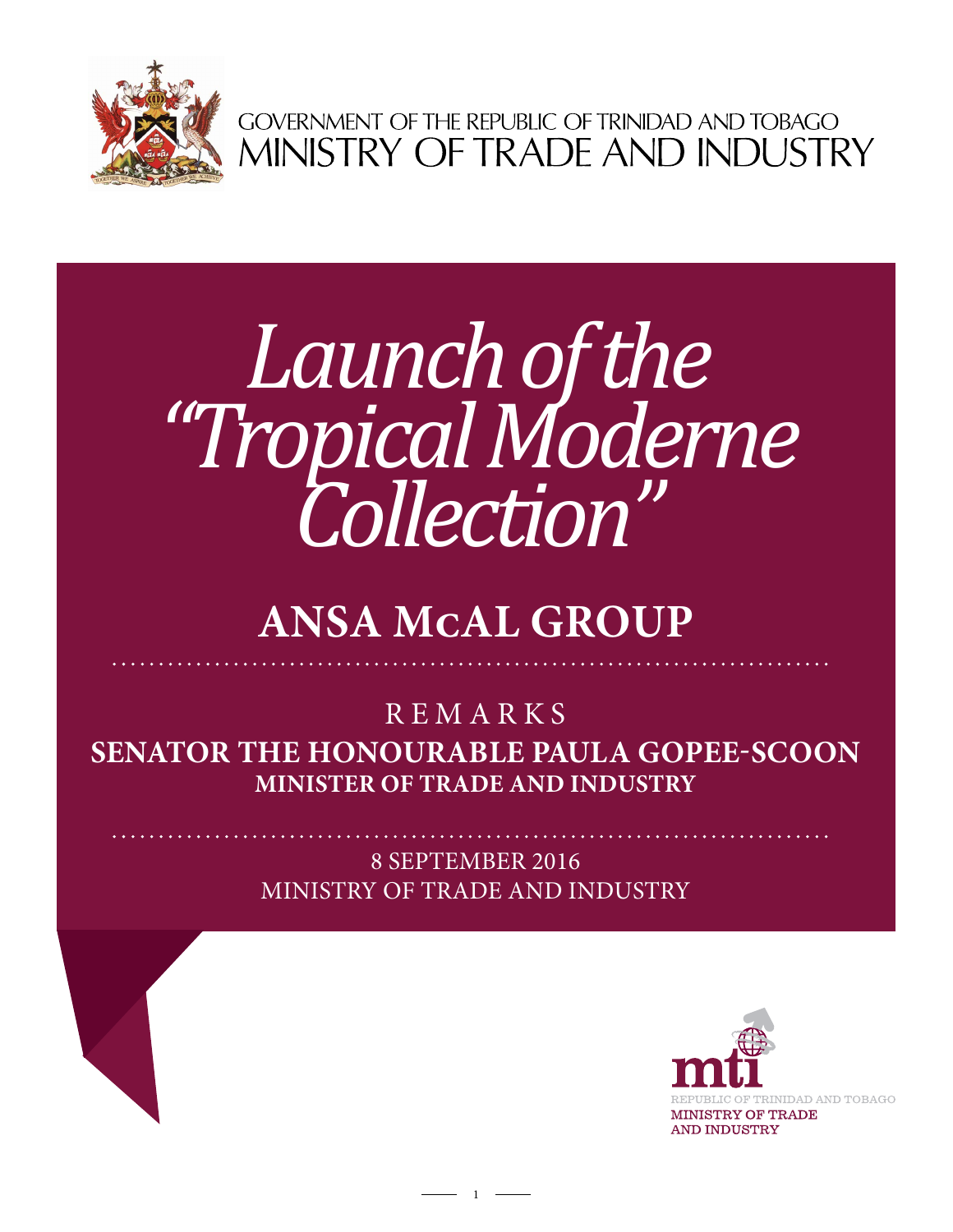It is indeed a pleasure to join you this evening and to extend congratulations to the ANSA MCAL Group of Companies and more specifically, ANSA Coatings Limited, on the launch of its "Tropical Moderne" Collection.

This is surely a moment of pride for the company, and by extension, for Trinidad and Tobago as it reflects the rich creativity inherent in our population and the horizons that can be attained when we give wings to that indigenous spirit of innovation.

The launch of the Tropical Moderne Collection represents another key milestone for the ANSA MCAL Group of Companies and demonstrates the ability of the organization to adapt to the changing needs of consumers.

In this interconnected global environment where the level of competition is significantly high, organizations must be dynamic in order to take advantage of new opportunities and consequently, minimize the impact of existing or impending threats.

The ANSA MCAL Group of Companies - one of the largest conglomerates in the Caribbean – continues to leverage its resilience to remain relevant. For over 135 years, this organization has been researching its consumer needs and meeting the demands of the ever-changing market – a market which now includes Barbados, St Kitts and Nevis, Saint Lucia, Guyana, Grenada and the United States of America.

ANSA's diversified portfolio - with subsidiaries ranging from automotive works to food and beverage to chemicals and even financial services - is bolstered by the Global Paints and Coatings Market which, studies have revealed, accounted for US\$128.5 billion in 2014. This figure is anticipated to reach US\$196.2 billion by 2022.

In the midst of this growing industry, ANSA Coatings in particular must be applauded for remaining at the forefront of the manufacturing and distribution of paint and coating technology throughout the Caribbean Region. ANSA Coatings recently launched a Sissons Paint Colour Shop in Barbados.

Among the factors that allow the organization to stay ahead of the competition is its willingness to be innovative while staying abreast of the newest international trends and industry standards. I am aware, for example, that ANSA Coatings is recognised for maintaining the ISO 9001:2008 Quality Management System Certification thereby ensuring consumer confidence.

Additionally, ANSA Coatings is known for providing its customers with the most up-to-date and comprehensive training in the application and the use of its products.

This strict adherence to international standards, together with the utilization of state of the art technology and its commitment to promoting innovation, are worthy of emulation by other local manufacturers in order to strengthen overall competitiveness.

It would be remiss of me not to acknowledge that the ANSA MCAL Group's contribution to Trinidad and Tobago has extended beyond the products and services they have provided over the last century. This organization has also been making a meaningful contribution to the economic growth of our twin-island nation.